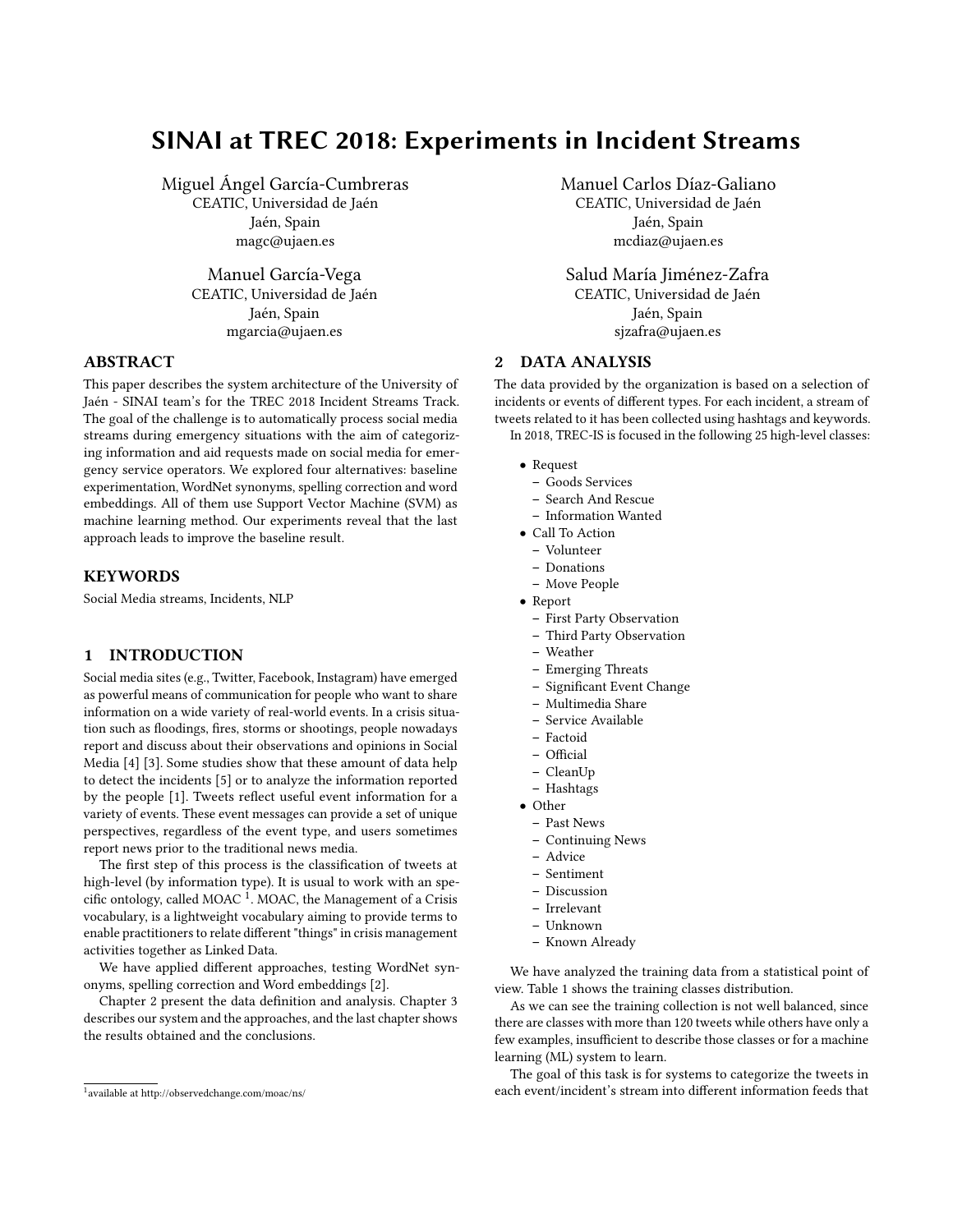<span id="page-1-0"></span>

| Class                  | #              | %      |
|------------------------|----------------|--------|
| ContinuingNews         | 232            | 19,17% |
| <b>Irrelevant</b>      | 143            | 11,82% |
| Factoid                | 130            | 10,74% |
| Sentiment              | 124            | 10,25% |
| MultimediaShare        | 115            | 9,50%  |
| KnownAlready           | 99             | 8,18%  |
| Discussion             | 44             | 3,64%  |
| Official               | 41             | 3,39%  |
| Weather                | 38             | 3,14%  |
| Advice                 | 37             | 3,06%  |
| SignificantEventChange | 32             | 2,64%  |
| EmergingThreats        | 32             | 2,64%  |
| FirstPartyObservation  | 28             | 2,31%  |
| MovePeople             | 24             | 1,98%  |
| Unknown                | 20             | 1,65%  |
| Donations              | 14             | 1,16%  |
| ThirdPartyObservation  | 14             | 1,16%  |
| ServiceAvailable       | 13             | 1,07%  |
| PastNews               | 12             | 0,99%  |
| InformationWanted      | 10             | 0,83%  |
| Hashtags               | $\overline{4}$ | 0,33%  |
| CleanUp                | $\overline{2}$ | 0,17%  |
| Volunteer              | $\overline{c}$ | 0,17%  |
| Total                  | 1,210          | 100%   |

Table 1: TREC-IS training dataset: tweets distribution

might be consumed by different public safety personnel or used for post-event analysis.

## 3 SYSTEM OVERVIEW

Supervised learning algorithms demand for a valid application certain requirements that sometimes are difficult to meet. One of the most difficult to overcame in some cases is the need for a large and varied learning data set. When there is lack of data, two main strategies can be followed: transfer learning and data augmentation.

We have applied different strategies to increase data, using a traditional classification architecture, with the following components.

- (1) Getting the tweets. Given the list of ids of the training and test tweets, the system used  $twarc^2$  $twarc^2$  to download the data of each tweet id.
- (2) Preprocessing. Each tweet was preprocessed as usual (filtering, repeated characters, punctuation marks, stopwords removal, stemming, etc). The preprocessing was made us-ing TextBlob<sup>[3](#page-1-2)</sup>. We tested spelling correction, based on Peter Norvig's module.
- (3) Topic expansion with synonyms. Considering the low number of words in a tweet, we wanted to test the expansion of the context of the tweet using WordNet synonyms.
- (4) Topic expansion with word embeddings. It is the collective name for a set of language modeling and feature learning

<span id="page-1-1"></span>2 available at https://github.com/DocNow/twarc

techniques in natural language processing where words or phrases from the vocabulary are mapped to vectors of real numbers. It aims to quantify and categorize semantic similarities between linguistic items based on their distributional properties in large samples of language data. Based on the Wikipedia English files, we expanded each term of the preprocessed tweet with three related words. We used three new terms based on previous experiments.

- (5) Training. The core framework functionality is triggered by an incident detection module based on a machine learning, SVM in our case.
- (6) Test. When the test dataset was processed, we run it against each training model, obtaining the prediction class.

The experiments carried out have the following features:

- (1) Run1: baseline run. Preprocessing without spelling correction, not topic expansion
- (2) Run2: Preprocessing without spelling correction, topic expansion with WordNet synonyms
- (3) Run3: Preprocessing with spelling correction, not topic expansion
- (4) Run4: Preprocessing without spelling correction, topic expansion with Word Embeddings

After the first runs with the training dataset, and the analysis of the results our first decision was to delete some of the high-level classes. Specifically those that didn't have a number of tweets so that the automatic classifier could learn (Discussion, FirstPartyObservation, PastNews, ThirdPartyObservation, Unknown, Information-Wanted, ServiceAvailable, Volunteer, Hashtags).

#### 4 EVALUATION AND CONCLUSIONS

The metrics used for the evaluation are the usual ones: precision, recall, F1 and accuracy. Since a tweet can be categorized into one or more classes, to evaluate the quality of the runs the organization used a multi-type evaluation (categorization performance per information type in a 1 vs All manner) and a any-type evaluation (if the system assigned any of the categories that the human assessor selected for that tweet). The organization reported together with the evaluation of each run the median performance across participants.

Tables [2](#page-2-5) and [3](#page-2-6) show the overall performance and the overall performance (micro average) for each run.

Under the multi-type evaluation, the categorization performance is calculated per information type in a 1 vs All manner. A system is considered to have categorized a tweet for a category correctly if both the system and human assessor selected that category. The metrics used are:

Under the any-type evaluation, a system receives a full score for a tweet if it assigned any of the categories that the human assessor selected for that tweet. This is useful for providing a view on the overall performance of a TREC-IS system.The metrics used are:

Analyzing in a general way the results obtained we can conclude, as we had already foreseen in the analysis of the training data, that this is a complex task, which in many cases is complicated to solve

•

•

<span id="page-1-2"></span><sup>3</sup> available at https://textblob.readthedocs.io/en/dev/